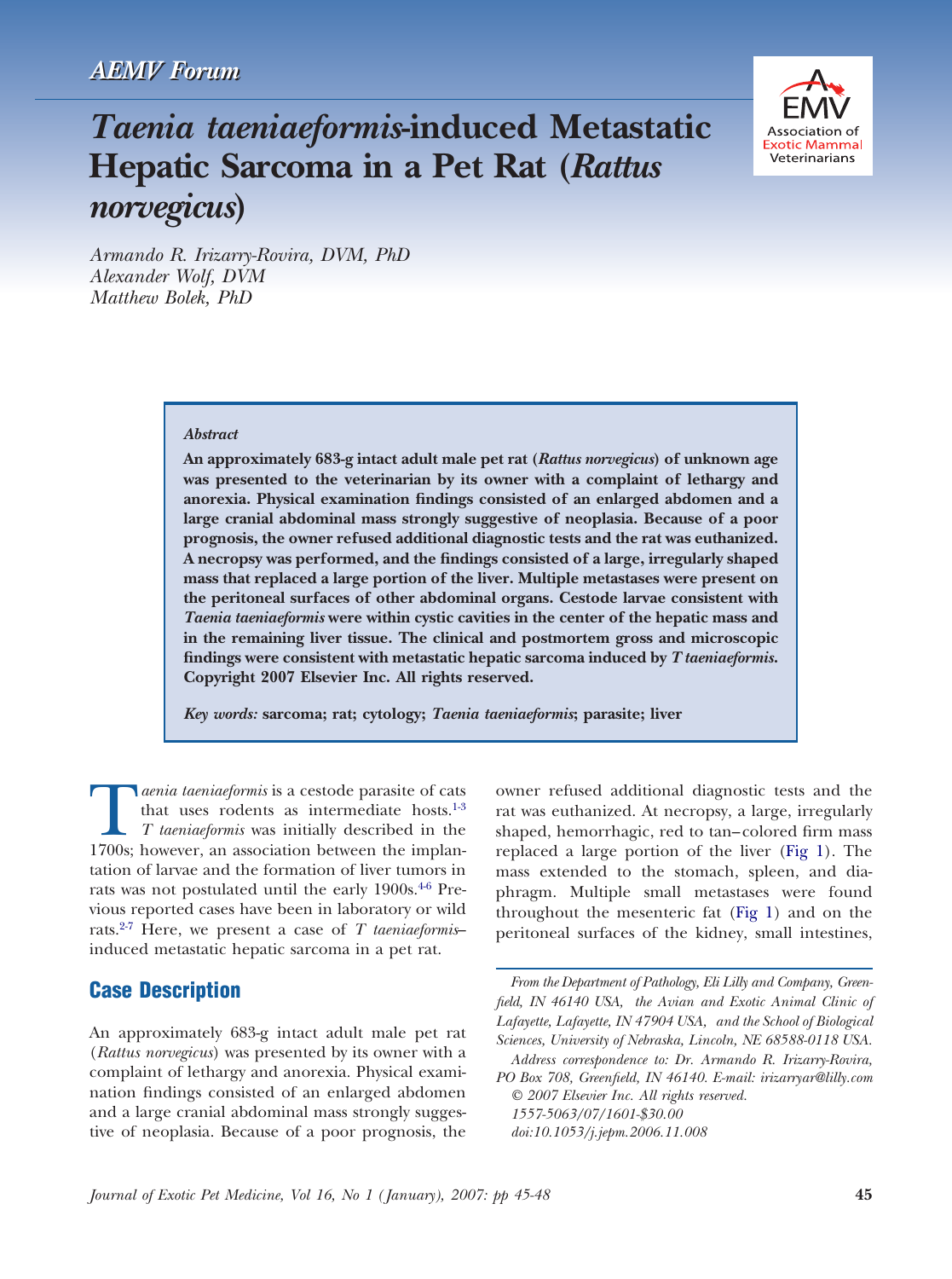<span id="page-1-0"></span>

**Figure 1.** Image of excised abdominal viscera from a rat with *Taenia*-induced hepatic sarcoma. *Li*, liver; *St*, stomach; *Sp*, spleen; *M*, metastases in the mesenteric fat. Ruler  $= 1.5$  cm.

large intestines, pancreas, and seminal vesicles. On cut section, the primary mass and the metastases were firm and red to tan colored, with few areas of pale discoloration (Fig 2). At the center of the primary hepatic mass, an elongate, pale white, translucent, segmented cestode larva was found within a fluid-filled cavity (Fig 2). A second cestode larva within a fluid-filled, encapsulated cyst was present in the remaining liver tissue (not shown). These larvae were morphologically consistent with the larvae of *T taeniaeformis*, an intestinal cestode parasite of cats.

Air-dried, cytologic preparations of the abdominal mass and metastases were obtained at necropsy, stained with an automated staining system (Hematek; Bayer Diagnostics, Elkhart, IN USA), and evaluated cytologically. The samples were of high cellularity and con-



**Figure 2.** Image of the excised tumor from a rat with *Taenia*induced hepatic sarcoma. A long cestode larva was within a cystic cavity within the hepatic tumor. *Li*, remaining liver tissue; *arrowheads*, cestode larva. Ruler  $= 1.0$  cm.



**Figure 3.** Photomicrograph of the cytologic preparation from the hepatic mass. Discrete plump to elongate mesenchymal cells. Wright's stain. Bar = 20  $\mu$ m.

sisted of individualized and dense aggregates of discrete pleomorphic neoplastic mesenchymal cells (Fig 3). The discrete neoplastic cells varied from polygonal to plump spindle shapes and had low to moderate amounts of well-demarcated, finely granular blue to deep blue cytoplasm. Low numbers of cells had an elongate spindle shape. The cells had perinuclear clear zones that indented the nuclei. The nuclei were oval to indented and had coarsely clumped chromatin and single to multiple small nucleoli. Binucleate and trinucleate cells were rarely seen. Anisokaryosis and anisocytosis were moderate in severity. The morphology of the cells was consistent with sarcoma, possibly of histiocytic and/or fibrocytic differentiation.

The histopathologic findings were consistent with sarcoma of fibrohistiocytic differentiation [\(Fig](#page-2-0) 4). The neoplasm and metastases were nonencapsulated and densely cellular, and consisted of closely packed, pleomorphic plump polygonal to spindle-shaped cells arranged in dense sheets and ill-defined interlacing bundles [\(Fig](#page-2-0) 4). Multifocal to coalescing areas of necrosis occurred within the primary tumor. There was no significant neoplastic deposition of collagen or other extracellular matrix by the neoplastic cells. Perinuclear clear zones frequently occurred in some areas of the tumor and metastases, and, when present, would often indent the nucleus. Nuclei were oval to indented to irregularly shaped with coarsely clumped, irregularly distributed chromatin and small, indistinct, round nucleoli. The mitotic rate varied from 1 to 7 per high-power field. The cells of the primary tumor aggressively dissected into compressed and distorted adjacent remnant hepatic tissue and the diaphragmatic muscle. The metastases were primarily localized to the peritoneal surface of the other organs, with focal infiltration of adjacent parenchyma. The lungs were congested and col-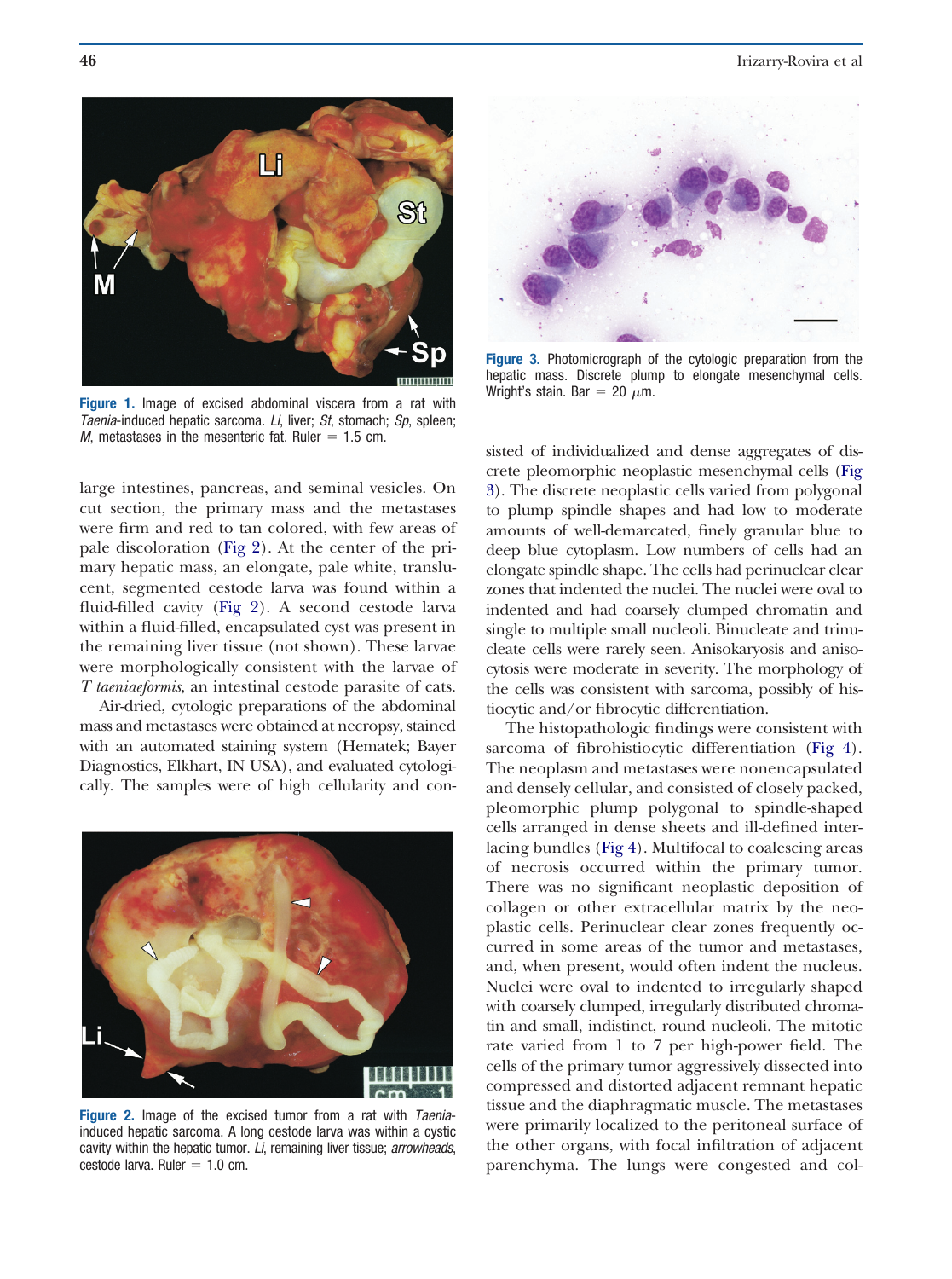<span id="page-2-0"></span>

**Figure 4.** Photomicrographs of the histologic sections from the hepatic mass. *A*, area of the tumor with spindeloid cell morphology; *B*, area of the tumor with discrete, plump cellular morphology. Many cells have perinuclear clear areas. Wright's stain. Bar = 20  $\mu$ m.

lapsed and contained small, multifocal, microscopic metastatic islands of neoplastic cells similar to those seen in the primary tumor and the abdominal metastases. The *T taeniaeformis* larva found within the tumor had all the typical histologic characteristics of taeniid cestodes: scolex with hooks, suckers, and calcareous corpuscles[.8](#page-3-0)

# **Discussion**

The postmortem findings in the pet rat were consistent with *Taenia*-induced hepatic sarcoma. The microscopic findings were consistent with sarcoma of fibrohistiocytic differentiation and are similar to previously reported *Taenia*-induced hepatic tumors. There are no published descriptions of the exfoliative cytologic features of these tumors, and the present report addresses this gap in the scientific literature.

*T taeniaeformis* is a cestode parasite of cats that uses rodents as intermediate hosts. The parasite has been previously referred to in the adult stage as *Taenia crassicollis* and in the larval stage as *Cysticercus fasciolaris*, *Hydatagera fasciolaris*, *Strobilocercus fascio-*

*laris,* and *Cysticercus taeniaeformis.*[1-3](#page-3-0) *T taeniaeformis* was initially described in the 1700s; however, the association between the implantation of the larvae and the formation of liver tumors in rats was not postulated until the early 1900s.<sup>46</sup> *T taeniaeformis* mainly localizes to the liver of rodents, and experimental studies have demonstrated the causal relationship between implantation of the larvae and the development of neoplasms in the liver.<sup>9,10</sup> The overwhelming majority of the hepatic tumors are sarcomas with locally aggressive growth and a tendency to metastasize.<sup>2,3,7,11</sup> Hepatic tumors are first detected microscopically at 8 months postinfection, but the majority of tumors form between 11 to 17 months postinfection[.9](#page-3-0) The tumors are believed to arise from the host capsule that forms around the encysted larvae. Encysted larvae and associated sarcomas rarely occur in other anatomical locations[.6](#page-3-0) In contrast to the pet rat of the present report, naturally occurring cases typically occur in laboratory or wild rats. $2-7$  Although other rodents are susceptible to infection with *T taeniaeformis*, tumors are exceedingly rare in other infected rodents, suggesting that susceptibility to oncogenesis is partly dependent on the host species.<sup>3,12</sup>

The specific pathogenesis for the formation of tumors is not known; however, several causal hypotheses have been proposed including microbial infection, larval-derived oncogenic substances, chronic irritation/inflammation, and oxidative damage. $2,3,11$ It is possible that *Taenia*-induced immunosuppression could also play a contributory role.<sup>13</sup>

Clinical signs associated with *T taeniaeformis*–induced hepatic tumors are nonspecific and may include lethargy, weight loss, anorexia, and sudden death[.2,3](#page-3-0) Nonspecific laboratory changes in infected rats include mild decreases in serum cholesterol concentration, increases in the serum activity of alanine aminotransferase, sorbitol dehydrogenase, and/or aspartate aminotransferase, decreased concentration of glucose, and increases in the numbers of peripheral blood neutrophils, lymphocytes, and/or eosinophils[.14-17](#page-3-0) Rats infected with larvae of *T taeniaeformis* may develop unique lesions consisting of inhibited gastric acid secretion, hypergastrinemia, and gastric and intestinal mucosal hyperplasia[.18,19](#page-3-0) Experimental studies have demonstrated that these gastrointestinal changes are secondary to substances secreted by the larvae.<sup>20</sup> The gastrointestinal tract of the rat in this report was not evaluated for mucosal hyperplasia due to autolysis. *T taeniaeformis* may also have negative effects on reproductive function in the rat[.21](#page-3-0)

A tentative diagnosis of *T taeniaeformis* infection in the laboratory rat may be achieved with the use of ultrasonography and/or radiology. In experimental